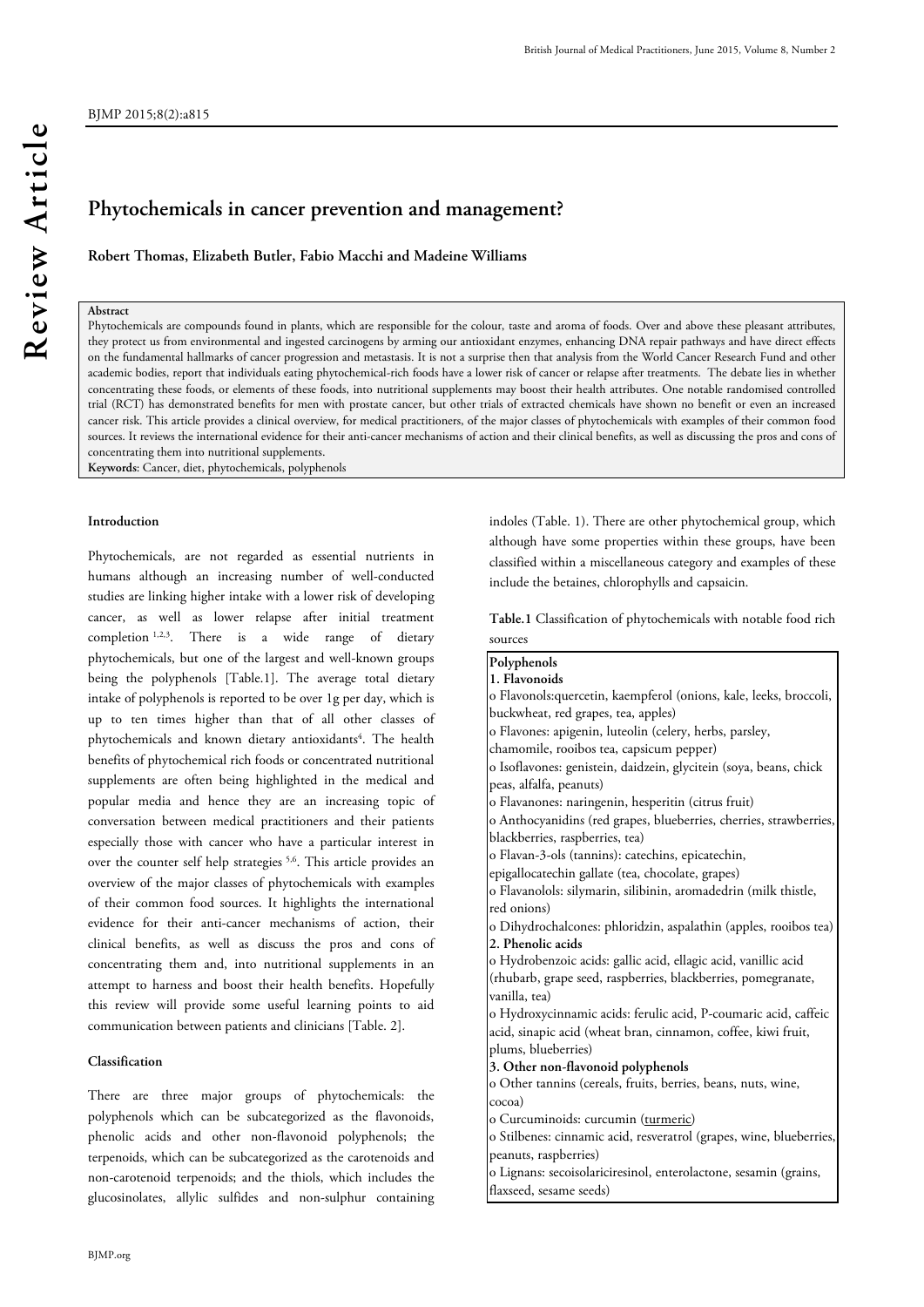# **Terpenoids**

#### **1. Carotenoid terpenoids**

o Alpha, beta and gamma carotene (sweet potato, carrots, pumpkin, kale)

o Lutein (corn, eggs, kale, spinach, red pepper, pumpkin,

oranges, rhubarb, plum, mango, papaya)

o Zeaxanthin (corn, eggs, kale, spinach, red pepper, pumpkin, oranges)

o Lycopene (tomatoes watermelon, pink grapefruit, guava, papaya)

o Astaxanthin (salmon, shrimp, krill, crab)

- **2. Non-carotenoid terpenoids**
- o Saponins (chickpeas, soya beans)
- o Limonene (the rind of citrus fruits)
- o Perillyl Alcohol (cherries, caraway seeds, mint)

o Phytosterols: natural cholesterols, siosterol, stigmasterol, campesterol (vegetable oils, cereal grains, nuts, shoots, seeds and their oils, whole grains, legumes)

o Ursolic acid (apples, cranberries, prunes, peppermint, oregano, thyme)

o Ginkgolide and bilobalide (Ginkgo biloba)

#### **Thiols**

o Glucosinolates: isothiocyanates (sulforaphane) and dithiolthiones (cruciferous vegetables such as broccoli, asparagus, brussel sprouts, cauliflower, horseradish, radish and mustard)

o Allylic sulfides: allicin and S-allyl cysteine (garlic, leeks, onions)

o Indoles: Indole-3-carbinol (broccoli, Brussel sprouts)

#### **Other phytochemicals**

o Betaines found in beetroot

- o Chlorophylls found in green leafy vegetables
- o Capsaicin found in chilli
- o Peperine in black peppers

#### **Table. 2** learning points

- Higher intake of phytochemical-rich foods such as colourful fruit, vegetables, herbs, pulses, spices and teas is associated with a lower risk of cancer and relapse after treatments.
- Their anti-oxidant properties help to protect our DNA from ingested or environmental carcinogens.
- Phytochemicals, particularly polyphenols have direct anticancer mechanism of action via inflammation, modulation of cellular and signalling events involved in growth, invasion and metastasis.
- Concentrating element of foods such as minerals, vitamins and phytoestrogenic polyphenols to potentially boost their health effects have largely been unsuccessful in preventing cancer in clinical trials.
- Whole food phytochemical-rich supplements have demonstrated significant benefits in phase II and well conducted RCT and their true potential is been evaluated in ongoing studies.

#### **Clinical evidence for cancer prevention.**

Although not all, many studies have linked a higher intake of phytochemical-rich foods, such as vegetables, fruit, legumes, nuts, herbs and spices, with a lower incidence of cancer as highlighted in the latest comprehensive review from the World Cancer Research Fund and other systemic reviews<sup>2,3</sup>.

More specifically, certain elements of food have been addressed within a number of cohort studies. Carotenoids found in leafy green vegetables and carrots have been linked with a lower risk of breast cancer in a recent meta-analysis demonstrated<sup>7</sup> and a lower risk of ovarian and pancreatic cancers, especially among smokers in either questionnaire or serum-based studies<sup>8, 9, 10</sup>. Higher intake of cruciferous vegetables such as cabbage, cauliflower, Brussel sprouts, radishes and broccoli have been associated with a lower prostate cancer risk $^{11}$ , as have foods rich in isoflavones such as pulses and soy products<sup>12</sup>, lycopene rich colourful fruits and tomatoes<sup>13</sup>. Foods with abundant levels of flavonoids such as onions, rich in quercetin, have been shown to reduce the incidence of numerous cancers particularly those arising from the lung, especially amoung smokers<sup>14, 15</sup>. The anthoxanthins, in dark chocolate, have been reported to lower the risk of colon cancer<sup>16</sup> and higher green tea intake lowers the risk of breast, prostate, ovarian and oesophageal cancer, again particularly among smokers and alcoholics<sup>17, 18</sup>. Finally, coffee consumption has been shown to reduce the risk of nonmelanomatous skin cancers and melanoma, even after removing other factors such as ultraviolet radiation exposure, body mass index, age, sex, physical activity, alcohol intake and smoking history<sup>19,20</sup>.

# **Clinical evidence for a benefit after cancer**

The benefits of healthy foods do not stop after a diagnosis, especially if combined with other healthy lifestyle habits. For example, breast cancer survivors who regularly consumed more than the government recommended five portions of fruit and vegetables a day, had a third lower breast cancer recurrence risk if combined with regular physical activity<sup>21</sup>. In another study, women with breast cancer who had the highest serum lignan levels, reflecting good intake of legumes, cereals, cruciferous vegetables and soya, were reported to have the lowest risk of death<sup>22</sup>. Likewise, a lignan and polyphenol rich diet was associated with a lower colorectal cancer relapse rate<sup>23</sup>.

The large Shanghai Breast Cancer Survival Study demonstrated that women with the highest intake of the phytoestrogenic polyphenols isoflavones and flavanone found in soya and other beans, had a 29% lower risk of relapse and death<sup>24</sup>. Similar findings were seen for green tea after breast<sup>25</sup> and colorectal cancer<sup>23</sup>. Green tea also decreased the abnormal white cell count in 30% of patients with chronic leukaemia and reduced the levels of several markers of proliferation, as well as serum Prostate Specific Antigen (PSA) among men with prostate cancer<sup>26</sup>. A slowing of PSA progression has similarly been observed in other dietary studies, most notably the randomised trial involving a plant-based diet together with other lifestyle changes<sup>27</sup> and a phase II study of pomegranate juice<sup>28</sup>.

Another cancer influenced by nutrition is skin cancer, as highlighted by a study of individuals who have been treated for basal cell carcinoma or squamous cell carcinoma, and who have a high risk of further lesions due to their on-going solar damage.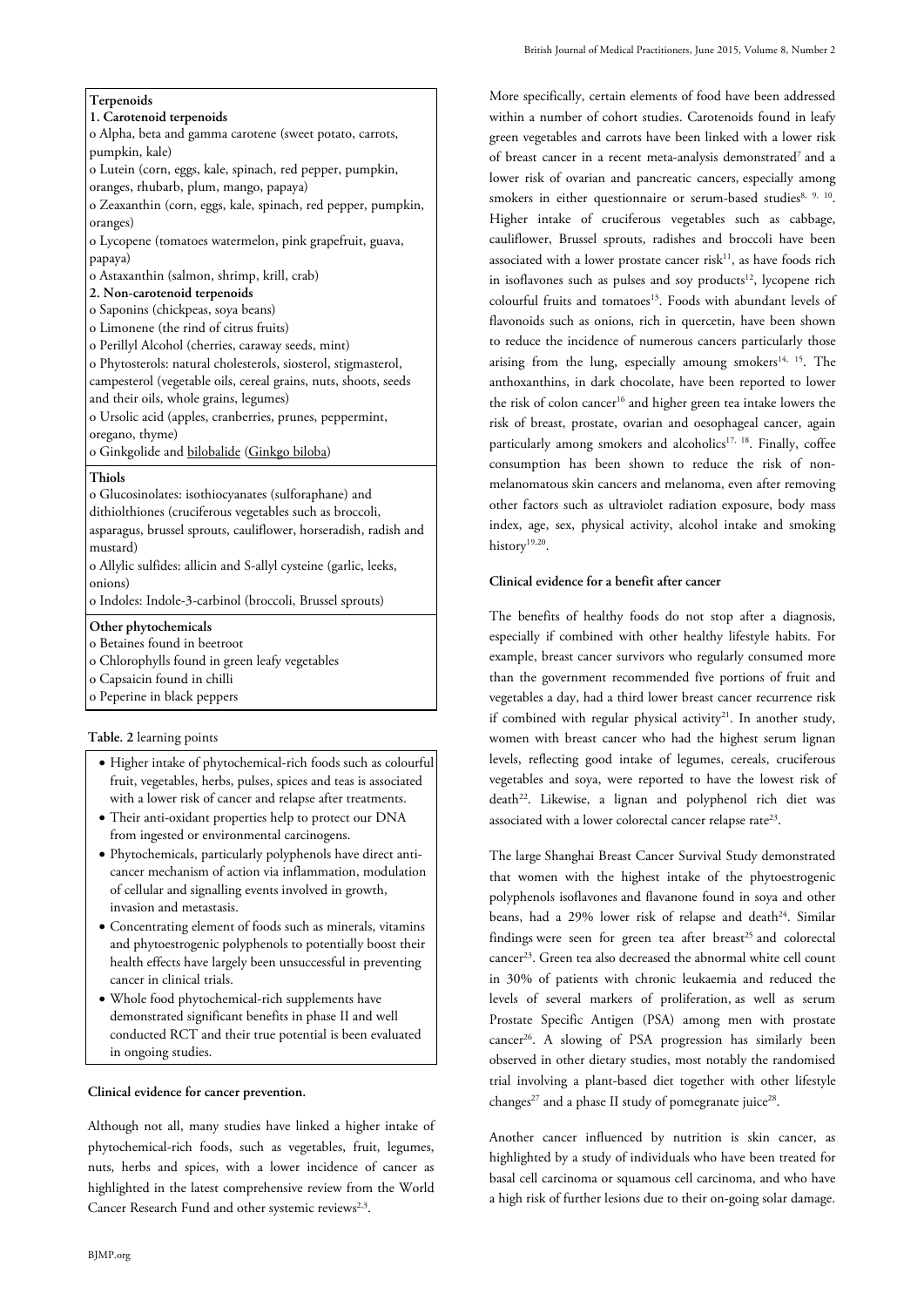Those who consumed the highest levels of lutein and zeaxanthin-rich foods, such as leafy green vegetables, had the lowest levels of new cancer formation<sup>29</sup>.

A number of other studies evaluating the impact of phytochemicals are underway, the largest and probably most comprehensive is the UK's DietCompLyf prospective trial involving 3159 women treated for breast cancer<sup>30</sup>.

# **What are the likely anti-cancer mechanisms of phytochemicals?**

The precise biochemical mechanisms through which phytochemicals exert their anti-cancer effects are still being explored, as their actions are wide-ranging and complex but significant advances have been made of late in the understanding the mode of action. The most quoted cancer prevention mechanism is via their antioxidant activity, elicited either through direct free radical absorption or through induction of antioxidant enzymes such as superoxide dismutase (SOD), catalase and glutathione via a variety of molecular mechanisms<sup>31, 32</sup>. One of these mechanisms is activation of Nrf2, which switches on genes that code for antioxidant as well as detoxification enzymes $31$ ,  $32$ . Phytochemicals, particularly the thiol class such as sulforaphane,have also been shown to inhibit the conversion of procarcinogens to their electrophilic, DNA damaging, chemicals<sup>32,33</sup>.

A number studies involving known, common carcinogens have highlighted the antioxidant properties of phytochemicals. A good example of their protective effect was an experiment involving the known house-hold carcinogen triclocarban, commonly found in detergents and cleaning agents. Healthy cells exposed to triclocarban tend to mutate into pre-malignant cells, however, the amount and rate of carcinogenesiswas significantly reduced byadding curcumin to the petri dish culture feeds<sup>34</sup>. In another study, volunteers who ate a diet rich in kaempferol were found, on serum and urine analysis, to have improved SOD activity and higher urinary concentration of these polyphenols<sup>35</sup>. Rats exposed to cigarette smoke given indole-3-carbinol, a phytochemical rich in cruciferous vegetables, had a lower lung cancer rate than those not given idole-3-carbinol<sup>36</sup>. Subjects eating a meal of onions, which increased their serum levels of quercetin, demonstrated decreased levels of oxidative metabolites including 8 hydroxydeoxyguanosine (8-OHdG) a marker of DNA damage and repair16<sup>18, 37</sup>. Quercetin supplementation has also been shown to improving mitochondrial dysfunctions induced by the toxin 3-nitropropionic acid<sup>38</sup>. A clinical study in Singapore gave Chinese smokers 170g of watercress a day, rich in the indole-3 carbinol, and found a similar effect on urinary markers of DNA damage<sup>39</sup>. Finally, marinating meat in rosemary and thyme, has been reported to reduced the serum levels of carcinogenic heterocyclic amines (HCA) by 87% compared to subjects who eat the meat unseasoned<sup>40</sup>.

Another key anti-cancer mechanism of phytochemicals appears to be their ability to reduce inflammation. It is now well established that inappropriate inflammation is intimately involved in the cancer process, particularly in the promotion and progression stages of cancer. Inflammation is closely associated with oxidative stress and activation of NF-kappa B family of transcription factors. These factors regulate more than 150 genes involved in mechanisms of cell survival and these target genes are not just pro-inflammatory but also oncogenic. Numerous phytochemicals have been shown to inhibit NFkappa B signalling, particularly the green tea polyphenol epigallocatechin-3-gallate (EGCG), quercetin, curcumin, caffeic acid and caffeic acid phenethyl ester and the phytochemicals within bilberries<sup>31,41</sup>.

More recently, it has been reported mainly from laboratory studies that phytochemicals have an affect on several cancer process through modulation of cellular and signalling events involved in growth, invasion and metastasis<sup>32</sup>. Pomegranate, for example, rich in the polyphenol ellagic acid, has been shown to directly inhibit cell growth and induce apoptosis in androgen sensitive and aggressive human prostate cancer cells<sup>42</sup>. Pomegranate extract has also been reported to inhibit processes involved in cancer metastasis in a study involving oestrogen sensitive and resistant breast cancer cell lines, showing increased markers of cell adhesion and migration in cancer but not normal cells<sup>43</sup>. In another study it inhibited a chemokine that attracts breast cancer cells to the bone<sup>44</sup>. Curcumin slows cancer cell growth by blocking the cell cycle, increasing the rate of apoptosis and preventing the invasion and migration of cells<sup>45,</sup> 46, 47, 48. It has also been found to halt the growth of stem cells that give rise to breast cancer without harming normal breast stem cells<sup>49</sup>. Curcumin has been shown to modulate miRNA expression in breast cancer cells leading to a reduced expression of Bcl-2<sup>50</sup> and stabilisation of tumour suppressor gene in colorectal cancer cell lines<sup>52</sup>. Green tea, rich in epigallocatechin gallate (EGCG), has demonstrated significant reduction of several factors that promote cancer cell proliferation by inhibiting DNA synthesis, de-differentiation and angiogenesis<sup>26,</sup> 52, 53. It has also been shown to block ornithine decarboxylase, an enzyme which signals cells to proliferate faster and bypass apoptosis $50, 54$ . Resveratrol has demonstrated epigenetic regulatory properties which influence regulate proliferation, cell survival and apoptosis in prostate cancer by global modulation of gene expression through deacetylation of FOXO transcription factor<sup>46</sup>. Caffeic acid and phenethyl ester, as well as inhibiting NF-κB signaling, also have been shown to inhibit cell motility in vitro and inhibit metastasis of tumour models in vivo<sup>47</sup>. Luteolin, as well as inhibiting tumour growth and metastasis, inhibits epithelial mesenchymal transition which is a basic biological process related to cancer initiation and development<sup>47</sup>.

Finally some polyphenols and other phytochemicals are also able to influence cancer via a hormonal mechanism.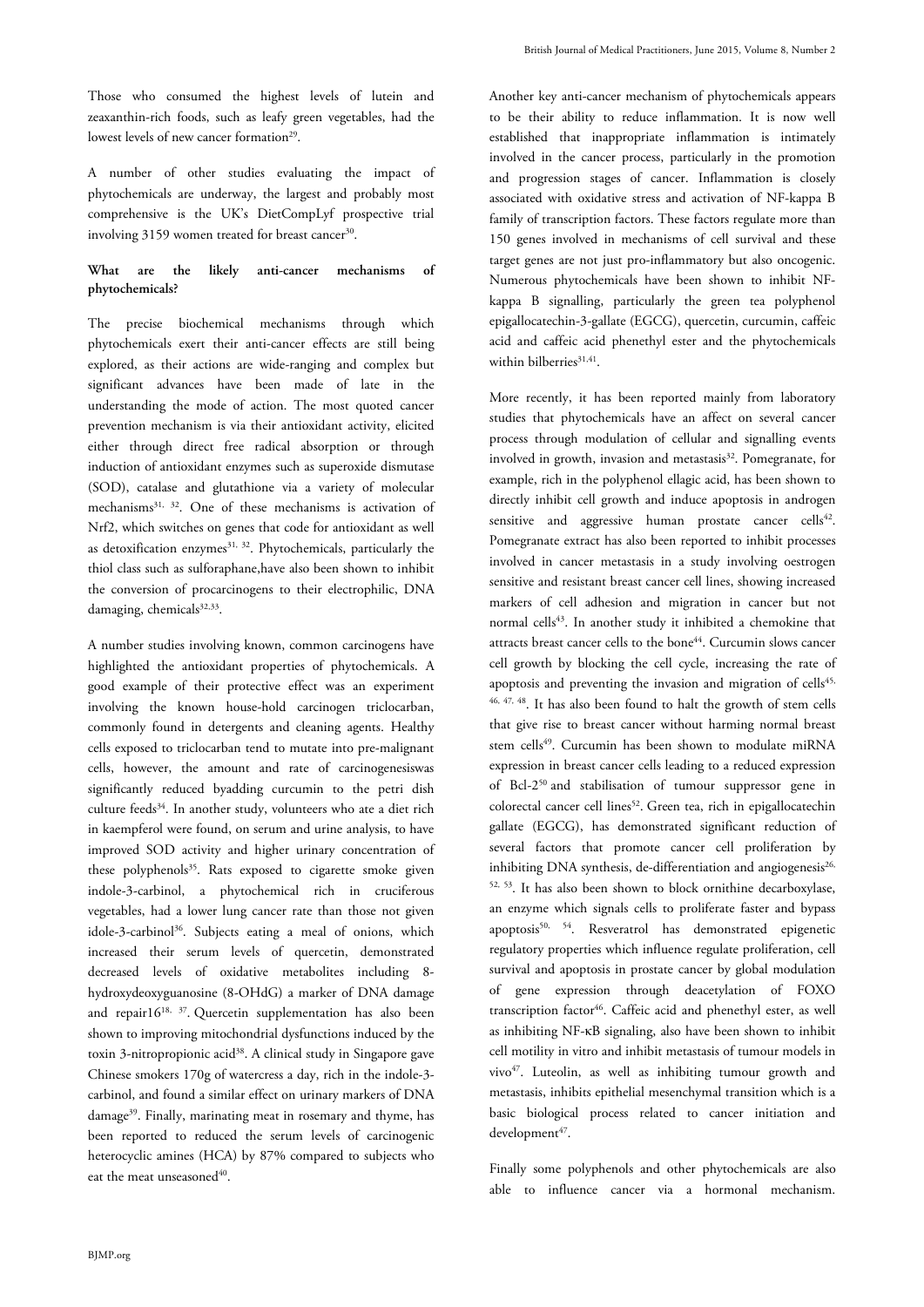Phytoestrogenic compounds, most notably isoflavones and lignans found in soy products, legumes and some cruciferous vegetables, weakly bind to the oestrogen receptor without stimulating proliferation of the cells, yet at the same time blocking the binding of more harmful oestrogens, including those produced endogenously<sup>39</sup>. This explains why in the previously mentioned Shanghai Breast Cancer Survival Study, women with the highest intake of isoflavones and flavanonesrich foods had a lower risk of death<sup>24</sup>. In men, phytoestrogenic compounds have been shown to affect 5 alpha reductase lowering endogenous testosterone levels. This may partly explain why men who eat phytoestrogenic foods such as beans and pulses have a lower risk of prostate cancer.

# **Can concentrating foods into supplements enhance their anticancer effect?**

If certain foods have anti-cancer effects, then it is not unreasonable to hypothesise that concentrating them into a pill may be a good way to supplement individuals with poor diets or further enhance the benefits in those whoes diets are already adequate. People living with and beyond cancer (PLWBC) are certainly attracted to the potential health benefits of food supplements, as over 65% report regular intake<sup>5,6</sup>. There are two main categories of supplements commercially available: the first involves chemicals extracted from food, or made synthetically, such as minerals and vitamins; the second involves purifying and concentrating whole foods:

**Vitamins and mineral supplements:** The majority of studies, to date, have evaluated extracted chemicals such as vitamins and minerals. Some have shown a benefit. For example, a recent meta-analysis of studies reported that women who took supplements providing an average daily intake of vitamin C over 100mg had a reduced risk of breast cancer relapse<sup>57</sup>. The SU.VI.MAX study randomised French adults to a single daily capsule of ascorbic acid, vitamin E, beta carotene, selenium and zinc, or a placebo, and found no reduction in mortality or cancer-specific mortality overall<sup>58</sup>, although a further analysis in men found a reduction in the risk of prostate cancer. The authors postulated that this difference between the sexes was related to French men having a lower baseline micro-nutrient status<sup>59</sup>. A major trial of selenium and vitamin supplements in a poor region of China, demonstrated reduced risks of oesophageal cancer; at the time this population was known to have widespread micro-nutrient deficiencies<sup>60</sup>.

Unfortunately, most other studies of vitamin, minerals and other extracted nutrients have shown no benefit, or have actually shown an increased risk of cancer. For example, the CARET study found that beta carotene and retinol increased the risk of lung cancer<sup>61</sup>. The Health Professionals Follow-up study (HPFS) which followed the lifestyle habits of 51,529 male professionals for over 15 years found that men who took very high doses of zinc (>100mg/day), or took it for long durations were more than twice as likely to develop advanced

prostate cancer compared with controls<sup>62</sup>. The randomised SELECT study demonstrated an increased prostate cancer incidence with vitamin E and selenium supplementation $63$ . A further analysis of the HPFS found that of the 4,459 men who had developed prostate cancer, those who took selenium supplementation of  $\geq 140 \mu g/d$  after diagnosis were associated with a 2.60-fold greater risk of prostate cancer mortality<sup>64</sup>.

The negative effects of vitamin E and beta carotene were once again demonstrated in the ATBC study which found them to increase lung cancer risk, although subsequent analysis showed that men with pre-intervention low plasma levels of betacarotene had a lower prostate cancer risk following supplementation, and that those with high levels had a higher risk, particularly in smokers<sup>65</sup>. This u-shaped distribution of risk was also observed in the EPIC study where those with folatedeficient diets and those with the highest intake both had a higher risk of cancer<sup>66</sup>. These data have prompted organisation such as the National Cancer Institute to issue statements stating that long term vitamin and mineral supplements should ideally be given to correct a known deficiency<sup>67</sup>, which is rarely routinely detected unless individuals have self funded micronutrient analysis (cancernet.co.uk).

**Whole food supplements**: More recently academic attention has turned towards the evaluation of concentrated whole food supplements, particularly foods rich in polyphenols and other phytochemicals such as herbs, spices, green vegetables, teas and colourful fruits which have appeared to be beneficial in environmental cohort studies. Despite some initial encouragement from smaller evaluations, studies of extracted lycopene or genistein given on their own in more scientifically robust analyses have not demonstrate a benefit for either prostate cancer or benign prostatic hypertophy68, 69, 70 neither were there links with the reduction in the risks of breast cancer with regular intake<sup>5</sup>. Of more concern, a randomised study from Memorial Sloan Kettering reported that serum taken from women who had take very high dose soy supplementation (25.8 g twice a day) added to laboratory tumour cells caused them to proliferate faster (Increased K67 expression) and overexpress the tumorigenic growth factor receptor FGFR2<sup>71</sup>. This supports the notion that phytoestrogen foods are healthy, but concentrating them into strong supplements is not recommended.

On the other hand, no study of non-phytoestrogenic foods supplements has shown any detrimental effects on cancer outcomes and some have beneficially influenced progression rates. For example, a study carried out at John Hopkins involving pomegranate seed extract, found that men taking the supplements had a reduction in PSA progression rate<sup>72</sup>. A study conducted at the Mayo Clinic found that green tea concentrate decreased the abnormal white cell count in 30% of patients with chronic leukaemia, and a small study from Louisiana University reported that green tea concentrate significantly reduced levels of several cancer-promoting growth factors as well as PSA levels in participants<sup>26</sup>. In the Vitamins and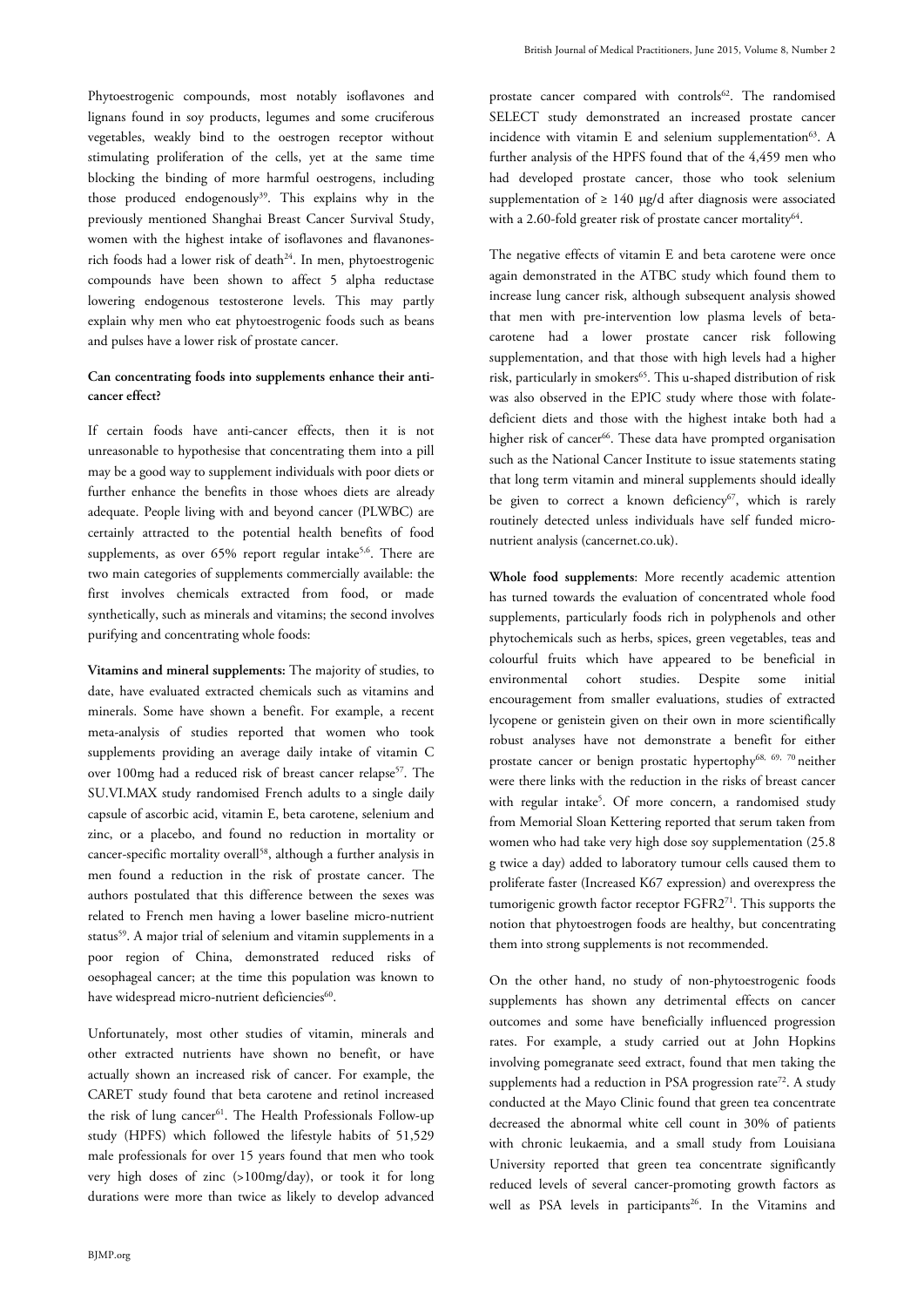Lifestyle (VITAL) cohort study, a regular intake of grapeseed extract was shown to be linked with a lower risk of prostate cancer<sup>70</sup>, and another small RCT found that a dietary supplement containing isoflavones, plus other phytochemicals and anti-oxidants delayed PSA progression<sup>73</sup>. Interestingly one of the most popular supplements, Saw Palmetto*,* despite an effect in early small studies, showed no benefit for prostate cancer or benign prostatic hypertrophy in the largest  $randomised$  evaluation<sup>74</sup>. Likewise, another popular supplement, lycopene, despite similar suggestions from smaller non-randomised trials<sup>68, 69</sup>, demonstrated no benefits in a more robust evaluation.

So far, the largest trial analysing phytochemical-rich food extracts was the National Cancer Research Network adopted Pomi-T study<sup>75</sup>. This study combined four different food types (pomegranate, green tea, broccoli and turmeric) in order to provide a wide spectrum of synergistically acting nutrients, whilst at the same time avoiding over-consumption of one particular phytochemical. It involved two hundred men, with localised prostate cancer managed with active surveillance or watchful waiting experiencing a PSA relapse, following initial radical interventions.

The results, presented as an oral presentation at the American Society of Clinical Oncology Conference (ASCO), Chicago, showed a statistically significant, 63% reduction in the median PSA progression rate compared to placebo in both men on active surveillance and experiencing a PSA relapse posttreatment. A further analysis of MRI images, demonstrated the cancers size and growth patterns correlated with PSA changes, excluding the possibility that this was just a PSA rather than tumour effect<sup>75</sup>. It was well tolerated, apart from some mild loosening of the bowels in 10% of men, and there was no effect on testosterone levels. At 6 months, significantly more men opted to remain on surveillance rather than proceeding to expensive radiotherapy, surgery or medical castration which can cause unpleasant effects such as depression, hot flushes, weight gain, osteoporosis and erectile dysfunction<sup>75</sup>.

A number of other RCT's involving whole food phytochemicalrich supplement have demonstrated benefits for some of the distressing symptoms common after cancer treatments, such as fatigue<sup>76</sup> and urinary infections<sup>77</sup>. There are currently over ten, on-going studies registered with the National Institute of Health. In the UK, the Institute of Preventative Medicine has plans to include the Pomi-T supplement into the next national prostate cancer prevention study. This study will be recruiting men with a higher genetic risk of prostate cancer identified in the national RAPPER study, co-ordinated by the Institute of Cancer Research. Further trials are being designed involving men with prostate cancer already on androgen deprivation therapy and individuals with skin, colorectal and bladder cancer. In the meantime, a trial is passing through the regulatory process to investigate whether the natural anti-

## **Conclusion**

There is increasingly convincing evidence to show that plant phytochemicals, particularly polyphenols have significant benefits for humans. Not only do they improve our daily lives by helping our food taste, smell and look appetising, they also reduce our risk of cancer and help people living with and beyond treatments. Living well programmes, slowly being introduced in the UK, are beginning to highlight the importance of phytochemical-rich diets, along side other lifestyle factors, largely being driving by the National Survivorship Initiative and guidelines from influential organisations such as ASCO. Going a step further and concentrating these foods, or extracted elements of these foods, into nutritional supplements gives an opportunity to boost their beneficial anti-cancer effects, but have their pitfalls. Studies of concentrated minerals, vitamins and phytoestrogenic supplements have reported detrimental effects. No study has reported detrimental effects of whole, non-phytoestrogenic food supplements and some have reported significant advantages. Despite these potential benefits and reports that over 60% of patients living with and beyond cancer take nutritional supplements, oncologists have been reluctant to discuss their pros and cons due to a lack of RCTs from academic institutions<sup>55, 56</sup>. Hopefully this trend will change, particularly following the success of the Pomi-T study<sup>75</sup> and ongoing studies registered with the National Cancer Institute.

| Acknowledgements                                                 |
|------------------------------------------------------------------|
| None                                                             |
| <b>Competing Interests</b>                                       |
| None declared                                                    |
| <b>Author Details</b>                                            |
| ROBERT THOMAS, MRCP MD FRCR. Consultant Oncologist,              |
| Bedford & Addenbrooke's Hospitals, Cambridge University NHS      |
| Trust c/o The Pimrose Oncology Unit, Bedford Hospital, Bedford,  |
| UK. ELIZABETH BUTLER, MSc Dip ION. Body Soul Nutrition,          |
| Level 2, 25 Petersham Road, Richmond, Surrey, UK. FABIO          |
| MACCHI, M.Sc. Head of Scientific & Clinical Development, Helsinn |
| Healthcare S.A. PO Box 357 6915 Lugano/Pambio-Noranco,           |
| Switzerland. MADELEINE WILLIAMS, BA(Hons) PgDip. Research        |
| Manager, The Primrose Oncology Unit, Bedford Hospital, Bedford,  |
| UK.                                                              |
| CORRESPONDENCE: ROBERT THOMAS, MRCP MD FRCR.                     |
| Consultant Oncologist, Bedford & Addenbrooke's Hospitals,        |
| Cambridge University NHS Trust c/o The Pimrose Oncology Unit     |

Cambridge University NHS Trust c/o The Pimrose Oncology Unit, Bedford Hospital, Bedford, UK. MK42 9DJ. Email: rt@cancernet.co.uk

#### **REFERENCES**

- 1. World Cancer Research Fund/American Institute for Cancer Research. Food, Nutrition and the Prevention of Cancer: A Global Perspective. AIRC: Washington; 2007.
- 2. Key TJ. Fruit and vegetables and cancer risk. British Journal of Cancer 2011;104: 6–11.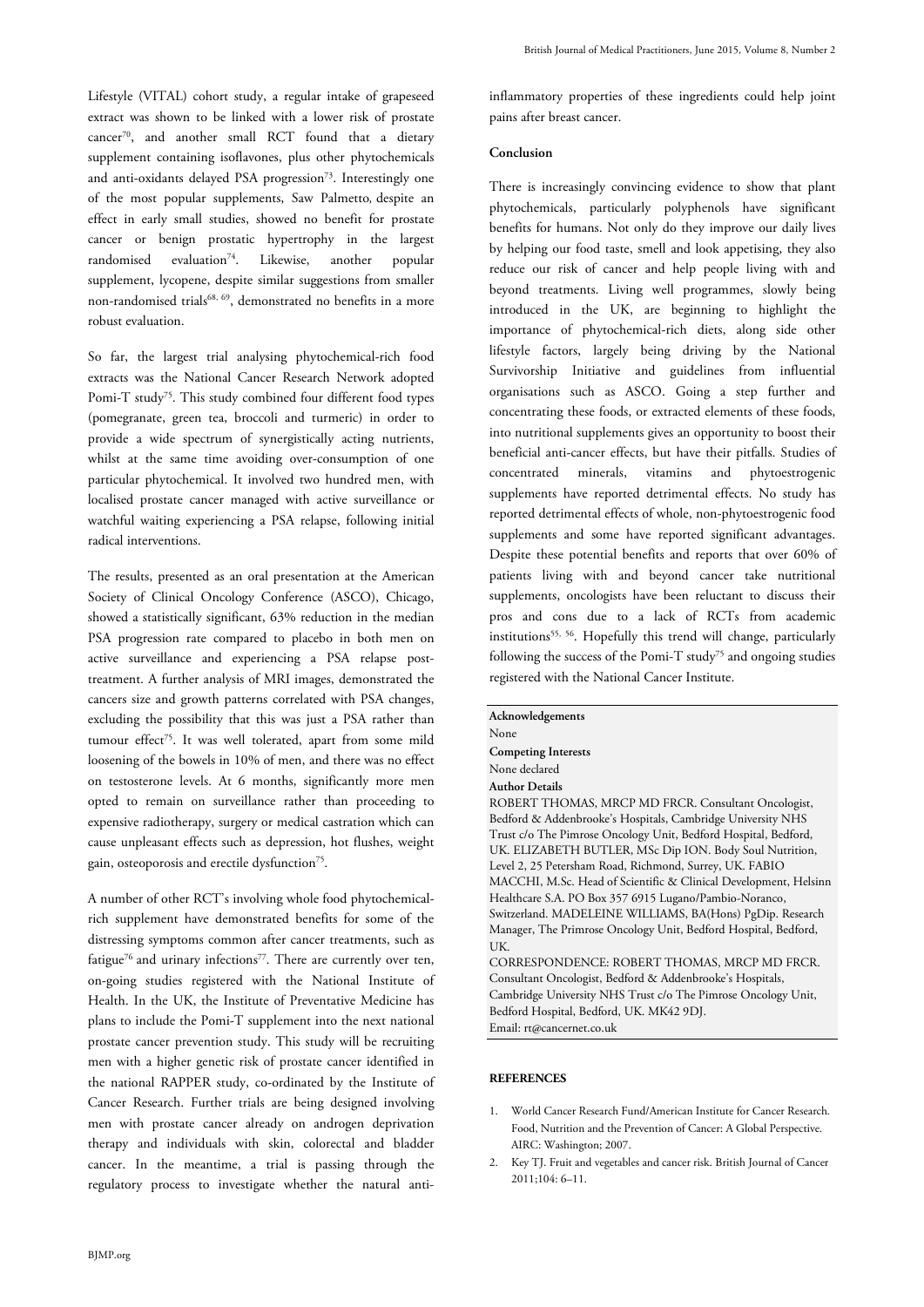- 3. Block G, Patterson B and Subar A. Fruit, vegetables and cancer prevention: a review of the epidemiological evidence. Nutrition and Cancer 1992;18(1): 1–29.
- 4. Scalbert A, Johnson I and Satlmarsh M. Polyphenols: antioxidants and beyond. American Journal of Clinical Nutrition 2005;81(1): 215S-217S.
- 5. Bauer CM, Johnson EK, Beebe-Dimmer JL, et al. Prevalence and correlates of vitamin and supplement usage among men with a family history of prostate cancer. Integrative Cancer Therapies 2012;11(2): 83- 89.
- 6. Uzzo RG, Brown JG, Horwitz EM, et al. Prevalence and patterns of self-initiated nutritional supplementation in men at high risk of prostate cancer. British Journal of Urology International 2004;93(7): 955-960.
- 7. Hu F, Wang YB, Liang J, et al. Carotenoids and breast Cancer risk: a meta-analysis and meta-regression. Breast Cancer Research and Treatment 2012;131(1): 239-253.
- 8. Tung K, Wilkens LR, Wu AH, et al. Association of dietary vitamin A, carotenoids and other antioxidants with the risk of ovarian cancer. Cancer Epidemiology, Biomarkers & Prevention 2005;14: 669.
- 9. Banim PJ, Luben R, McTaggart A, et al. Dietary antioxidants and the aetiology of pancreatic cancer: a cohort study using data from food diaries and biomarkers. Gut 2012;62(10): 1489-1496.
- 10. Chaoyang L, Ford ES, Zhao G, et al. Serum alpha-carotene concentrations and the risk of death amongst US adults. Archives of Internal Medicine 2011;171(6): 507-515.
- 11. Joseph MA, Moysich KB, Freudenheim JL, et al. Cruciferous vegetables, genetic polymorphisms and prostate cancer risk. Nutrition and Cancer 2004;50(2): 206-213.
- 12. Song-Yi, Suzanne PM, Lynne RW, et al. Legume and isoflavone intake and prostate cancer risk: The Multi-ethnic Cohort Study. International Journal of Cancer. 2008;123(4): 927-932.
- 13. Giovannucci E, Rimm EB, Liu Y, et al. A prospective study of tomato products, lycopene and prostate cancer risk. Journal of the National Cancer Institute 2002;94: 391-398.
- 14. Knekt P, Jarvinen R, Seppanen R, et al. (1997) Dietary flavonoids and the risk of lung cancer and other malignant neoplasms. American Journal of Epidemiology 1997;146: 223–230.
- 15. Le Marchand L, Murphy SP, Hankin JH, et al. Intake of flavonoids and lung cancer. Journal of the National Cancer Institute 2000;92: 154 –160.
- 16. Rodríguez-Ramiro D, Ramos S, López-Oliva E, et al. Cocoa-rich diet prevents azoxymethane-induced colonic preneoplastic lesions in rats by restraining oxidative stress and cell proliferation and inducing apoptosis. Molecular Nutrition & Food Research 2011;55: 1895-1899.
- 17. Sun CL, Yuan JM, Koh WP, et al. Green tea and cancer risk: The Singapore Chinese Health Study. Carcinogenesis 2007;28(10): 2143- 2148.
- 18. Wu LL, Chiou CC, Chang PY, et al. Urinary 8-OHdG: a marker of oxidative stress to DNA and a risk factor for cancer, atherosclerosis and diabetics. Clinica Chimica Acta 2004;339(1-20): 1-9.
- 19. Song F, Qureshi A and Han J. Increased caffeine intake is associated with reduced risk of basal cell carcinoma of the skin. Cancer Research 2012;72(13): 3282-3289.
- 20. Loftfield E, Freedman ND, Graubard BI, et al. Coffee drinking and cutaneous melanoma risk in the NIH-AARP diet and health study. Journal of the National Cancer Institute 2015;107(2): 1-9.
- 21. Pierce JP, Natarajan L, Caan BJ, et al. Influence of a diet very high in vegetables, fruit, and fiber and low in fat on prognosis following treatment for breast cancer: the Women's Healthy Eating and Living (WHEL) randomized trial. Journal of the American Medical Association 2007;298(3): 289-298.
- 22. Buck K, Vrieling A, Zaineddin AK, et al. Serum enterolactone and prognosis of post-menopausal breast cancer. Journal of Clinical Oncology 2011;29(28): 3730-3738.
- 23. Zhu Y, Wu H, Wang PP, et al. Dietary patterns and colorectal cancer recurrence and survival: a cohort study. British Medical Journal Open 2013;3(2): e002270.
- 24. Boyapati SM, Shu XO and Ruan ZX. Soy food intake and breast cancer survival: a follow up of the Shanghai Breast Cancer Study. Breast Cancer Research and Treatment 2005;92: 11–7.
- 25. Ogunleye AA, Xue F and Michels KB. Green tea and breast cancer risk of recurrence: A meta-analysis. Breast Cancer Research and Treatment 2010;119(2): 477.
- 26. Shanafelt TD, Call TG, Zent CS, et al. Phase I trial of daily oral polyphenon E (green tea extract) in patients with asymptomatic stage 0- II chronic lymphatic leukaemia. Journal of Clinical Oncology 2009;27(23): 3808–3814.
- 27. Ornish D, Weidner G, Fair WR, et al.; Intensive lifestyle changes may affect the progression of prostate cancer. Journal of Urology 2005;174: 1065-1070.
- 28. Pantuck AJ, Leppert JT, Zomorodian N, et al. Phase II study of pomegranate juice for men with rising PSA following surgery or radiation for prostate cancer. Journal of Urology 2005;173: 225–226.
- 29. Heinen MM, Hughes MC, Ibiebele TI, et al. Intake of antioxidant nutrients and the risk of skin cancer. European Journal of Cancer 2007;43(18): 2707-2716.
- 30. Swann R, Perkins KA, Velentzis LS, et al. The DietCompLf study: A prospective cohort study of breast cancer survival and phytoestrogen consumption. Maturitas 2013;75: 232-240.
- 31. Reuland DJ, Khademi S, Castle CJ, et al. Upregulation of phase II enzymes through phytochemical activation of Nrf2 protects cardiomyocytes against oxidant stress. Free Radical Biology and Medicine 2013;56: 102–111.
- 32. Johnson I. Phytochemicals and cancer. Proceedings of the Nutrition Society 2007;66: 207-215.
- 33. Gasper AV, Al-Janobi A, Smith JA, et al. Glutathione S-transferase M1 polymorphism and metabolism of sulforaphane from standard and high-glucosinolate broccoli. American Journal of Clinical Nutrition 2005;82: 1283–1291.
- 34. Sood S, Choudhary S, Wang HC et al. Induction of Human Breast Cell Carcinogenesis by Triclocarban and Intervention by Curcumin. Biochemical and Biophysical Research Communications 2013;438(4): 600-606.
- 35. Kim HY, Kim OH and Sung MK. Effects of phenol-depleted and phenol-rich diets on blood markers of oxidative stress, and urinary excretion of quercetin and kaempferol in healthy volunteers. Journal of theAmerican College of Nutrition American College of Nutrition 2003;22(3): 217-223.
- 36. Morse MA, LaGreca SD, Amin SG, et al. Effects of indole-3-carbinol on lung tumorgenesis and DNA methylation in mice. Cancer Research 1990;50: 2613-2627.
- 37. Boyle SP, Dobson VL, Duthie SJ et al. Absorption and DNA protective effects of flavonoid glycosides from an onion meal. European Journal of Nutrition 2000;39: 213–223.
- 38. Sandhir R and Mehrotra A. Quercetin supplementation is effective in improving mitochondrial dysfunctions induced by 3-nitropropionic acid: Implications in Huntington's disease. Biochimica et Biophysica Acta (BBA) - Molecular Basis of Disease 2013; 1832 (3): 421-430.
- 39. Hecht SS, Carmella SG, Kenney PM et al. Effects of cruciferous vegetable consumption on urinary metabolites of the tobacco-specific lung carcinogen 4-(methylnitrosamino)-1-(3-pyridyl)-1-butanone in Singapore Chinese. Cancer Epidemiology, Biomarkers & Prevention 2004; 13(6): 997-1004.
- 40. Smith JS and The Food Safety Consortium. Brush on the marinade, hold off the cancerous compounds. ScienceDaily 2007;June 28.
- 41. Carlsen MH, Halvorsen BL, Holte K et al. The total antioxidant content of more than 3100 foods, beverages, spices, herbs and supplements used worldwide. Nutrition Journal 2010;9:3 doi:10.1186/1475-2891-9-3.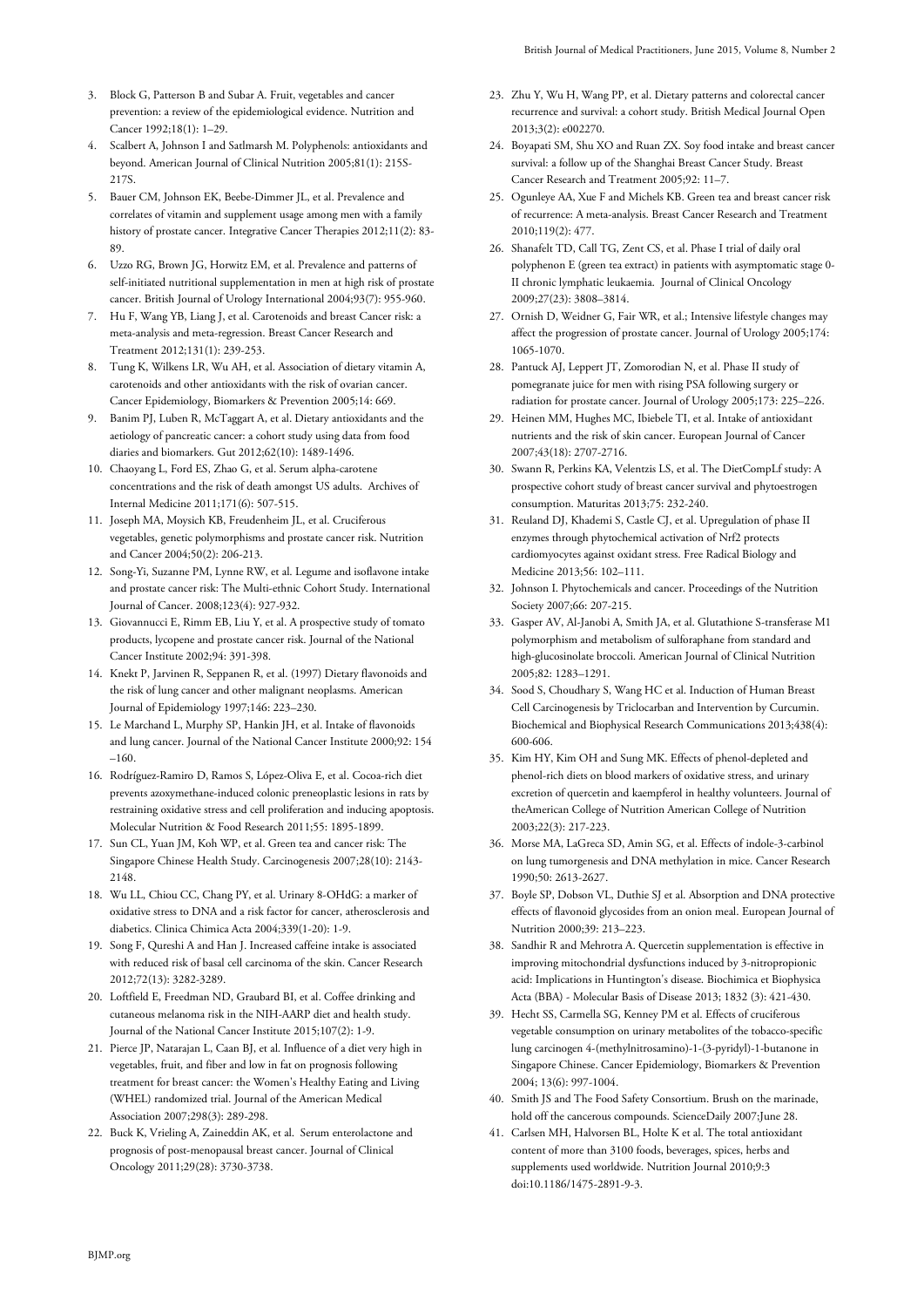- 42. Malik A, Afaq F, Sarfaraz S, et al. Pomegranate fruit juice for chemoprevention and chemotherapy of prostate cancer. Proceedings of the National Academy of Sciences 2005;102: 14813–14818.
- 43. Lansky EP, Jiang W, Mo H, et al. Possible synergistic prostate cancer suppression by anatomically discrete pomegranate fractions. Investigational New Drugs 2005;23: 11–20.
- 44. Rocha A, Wang L, Penichet M et al. Pomegranate juice and specific components inhibit cell and molecular processes critical for metastasis of breast cancer. Breast Cancer Research and Treatment 2012;136(3): 647-658.
- 45. Somasundaram S, Edmund NA, Moore DT et al. Curcumin inhibits chemotherapy-induced apoptosis in models of cancer. Cancer Research 2002;62(13): 3868-3875.
- 46. Park EJ, John M and Pezzuto JM. The pharmacology of resveratrol in animals and humans. Biochimica et Biophysica Acta (BBA) - Molecular Basis of Disease 2015; 1852 (6); 1071-1113
- 47. Butterfield DA and Keller J. Antioxidants and antioxidant treatment in disease. Biochimica et Biophysica Acta 2012; 1822: 615
- 48. Zhang HN, Yu CX, Chen WW, et al. Curcumin down regulates gene NKX3.1 in prostate cancer cell lines (LNcaP). Acta Pharmacologica Sinica 2007;28(3): 423-430.
- 49. Dorai T, Gehani N and Katz A. Therapeutic potential of curcumin in human prostate cancer. Curcumin inhibits tyrosine kinase activity of the epidermal growth factor receptor. Molecular Urology 2000;4(1): 1- 6.
- 50. Iqbal M, Sharma SD, Okazaki Y, et al. Dietary supplementation of curcumin enhances antioxidant phase II metabolosing enzymes in mice. Pharmacology & Toxicology 2003;92(1); 33-38.
- 51. Handler N, Jaeger W, Puschacher H, et al. Synthesis of noval curcumin analogues and their evaluation as selective cyclooxygenase-1 inhibitors. Chemical & Pharmaceutical Bulletin 2007;55(1): 64-71.
- 52. Yang CS, Maliakal P and Meng X. Inhibition of carcinogenesis by tea. Annual Review of Pharmacologyand Toxicology 2002;42: 25-54.
- 53. Mudduluru G1, George-William JN, Muppala S, et al. Curcumin regulates miR-21 expression and inhibits invasion and metastasis in colorectal cancer. Bioscience Reports 2011;31(3): 185-97.
- 54. Pietinen P, Malila N, Virtanen M, et al. Diet and risk of colorectal cancer in a cohort of Finnish men. Cancer Causes and Control 1999;10(5): 387-96.
- 55. Voorrips LE1, Goldbohm RA, van Poppel G, et al. Vegetable and fruit consumption and risks of colon and rectal cancer in a prospective cohort study: The Netherlands Cohort Study on Diet and Cancer. American Journal of Epidemiology 2000 Dec 1;152(11): 1081-92.
- 56. Liao J, yang GY, Park ES (2004). Inhibition of lung carcinogenesis and effects on angiogenesis and apoptosis in mice given green tea. Nutrition and Cancer 2004;48(1): 44-53.
- 57. Harris HR, Orsini N and Wolk A. Vitamin C and survival among women with breast cancer: a metanalysis. European Journal of Cancer 2014;50(7): 1223-1231.
- 58. Hercberg S Galan P, Preziosi P, et al. The SU.VI.MAX Study: a randomized, placebo-controlled trial of the health effects of antioxidant vitamins and minerals. Archives of Internal Medicine 2004;164(21): 2335-2342.
- 59. Meyer F, Galan P, Douville P, et al. Antioxidant vitamin and mineral supplementation and prostate cancer prevention in the SU.VI.MAX trial. National Library of Medicine. International Journal of Cancer 2005;116(2): 182-186.
- 60. Blot WJ, Li JY, Taylor PR, et al. Nutritional intervention trials in Linxian China: supplementation with specific vitamin/mineral combinations, cancer incidence and disease specific mortality in the general population. Journal of the National Cancer Institute 1993;85: 1483-1491.
- 61. Omenn GS, Goodman GE, Thornquist MD, et al. Risk factors for lung cancer and for intervention effects in CARET, the beta-carotene in

retinol efficacy trial. Journal of the National Cancer Institute 1996;88: 1550-1559.

- 62. Leitzmann MF, Stampfer MJ, Wu K, et al. Zinc supplementation and the risks of prostate cancer. Journal of the National Cancer Institute 2003;95(13): 1004-1007.
- 63. Klein EA, Thompson IM, Tangen CM, et al. Vitamin E and the risk of prostate cancer. The selenium and vitamin E cancer prevention trial (SELECT). Journal of the American Medical Association 2011;306(14): 1549-1556.
- 64. Kenfield SA, Van Blarigan EL, DuPre N, et al. Selenium supplementation and prostate cancer mortality. Journal of the National Cancer Institute 2014;107(1): 360.
- 65. Heinonen O, Albanes D, Virtamo J, et al. Prostate cancer and supplementation with alpha-tocopherol and beta-carotene: incidence and mortality in a controlled trial. Journal of the National Cancer Institute 1998;90: 440-446.
- 66. Chuang S. A U-shaped relationship between plasma folate and pancreatic cancer risk in the European Prospective Investigation into Cancer and Nutrition. European Journal of Cancer 2011;47: 1808- 1816.
- 67. Greenwald P, Milner JA, Anderson DE, et al. Micronutrients in cancer chemoprevention. Cancer and Metastasis Review 2002;21(3-4): 217- 230.
- 68. Clark PE, Hall MC, Borden LS, et al. Phase I-II prospective doseescalating trial of lycopene in patients with biochemical relapse of prostate cancer. Urology 2006;67(6): 1257-1261.
- 69. Clark PE, Rimm EB, Liu Y, et al. A prospective study of tomato products, lycopene and prostate cancer risk. Journal of the National Cancer Institute 2002;94: 391-398.
- 70. Brasky TM, Kristal AR and Navarro SL. Specialty supplements and prostate cancer risk in the VITamins and Lifestyle (VITAL) cohort. Nutrition and Cancer 2011;63(4): 573-582.
- 71. Shike M, Doane A, Russo L, et al. The Effects of Soy Supplementation on Gene Expression in Breast Cancer: A Randomized Placebo-Controlled Study. Journal of the National Cancer Institute 2014;106(9).
- 72. Carducci MA, Paller CJ, Wozniak P, et al. A phase II study of pomegranate extract for men with rising PSA. Journal of Clinical Oncology 2011;29(7): 11-19.
- 73. Schröder FH, Roobol MJ, Boevé ER, et al. Randomized, double-blind, placebo-controlled crossover study in men with prostate cancer and rising PSA: effectiveness of a dietary supplement. European Urology 2005;48(6): 922-930.
- 74. Bent S, Kane C, Shinohara K, et al. Saw Palmetto for Benign Prostatic Hyperplasia. New England Journal of Medicine 2006;354(6): 557-566.
- 75. Thomas R, Williams M, Bellamy P, et al A double blind, placebo controlled randomised trial (RCT) evaluating the effect of a polyphenol rich whole food supplement on PSA progression in men with prostate cancer - The UK National Cancer Research Network (NCRN) Pomi-T study. Prostate Cancer and Prostatic Diseases 2014;17: 180–186.
- 76. Barton DL, Liu H, Dakhil SR, et al. Wisconsin Ginseng (Panax quinquefolius) to improve cancer-related fatigue: a randomized, doubleblind trial. Journal of the National Cancer Institute 2013;105(16): 1230-1238.
- 77. Bonetta A and Di Pierro F. Enteric coated highly standardized cranberry extract reduces risk of UTI's and urinary symptoms during and after radiotherapy for prostate cancer. Cancer Management and Research 2012;4: 281-286.